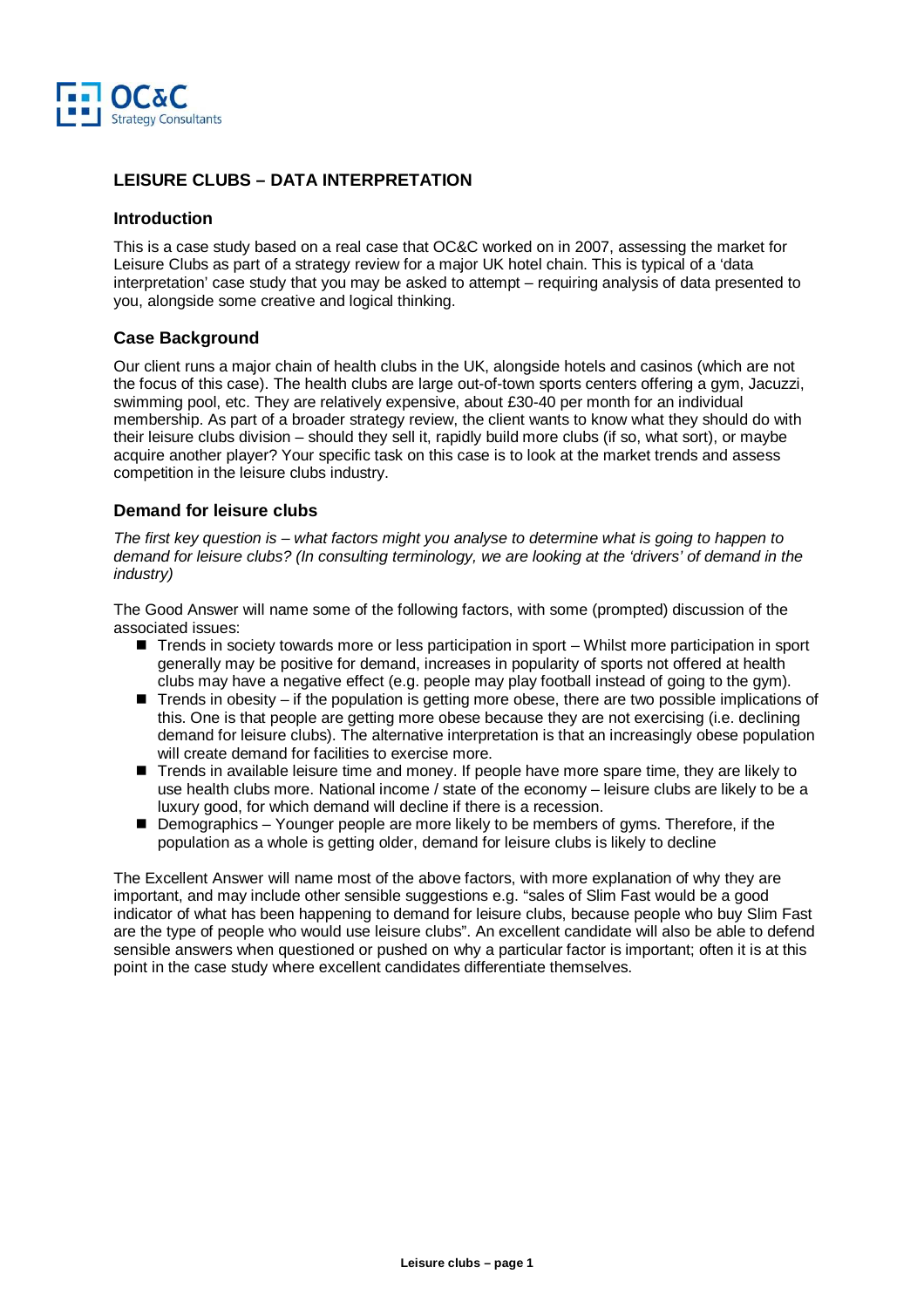

### **Interpretation of data – demand factors**

The interviewer would then present five charts (including the two charts below; the other three charts would not provide useful information but serve as 'distraction') for interpretation by the interviewee, who would be asked to explain what the data showed, and what that meant for the demand for leisure clubs.

#### **Exhibit 1: Obesity in the UK**



**Proportion of UK population classified as obese – 1980-2015E**

Source: Department of health; The Times

#### **Exhibit 2: Percentage of UK people who would exercise more regularly if they wished to lose weight**

| Income group   | Percentage |
|----------------|------------|
| AB             | 71%        |
| C <sub>1</sub> | 69%        |
| C2             | 68%        |
| D              | 59%        |
| F              | 38%        |
| <b>Total</b>   | 63%        |

Source: Mintel

#### Second question: what is likely to happen to demand for leisure clubs?

The good answer: **"**The charts clearly show that obesity has increased rapidly over the past two decades, and this trend is forecast to continue into the future. This means that demand for leisure clubs will increase, as people will have an increasing need to exercise."

The excellent answer: "The first chart shows that obesity has increased historically, and this trend is forecast to continue. However, from the first chart it is not clear whether people are becoming more obese because they are not exercising enough (which would indicate declining demand for leisure clubs), or whether an increasingly obese population will exercise more and hence create increased demand. If I combine the two charts, however, you can see that most people are likely to exercise more if they wished to lose weight, and this is particularly true of wealthy people (who are likely to be our target customer anyway). On the assumption that most obese people want to lose weight, we can say that an increasingly obese population will create increased demand for leisure clubs".